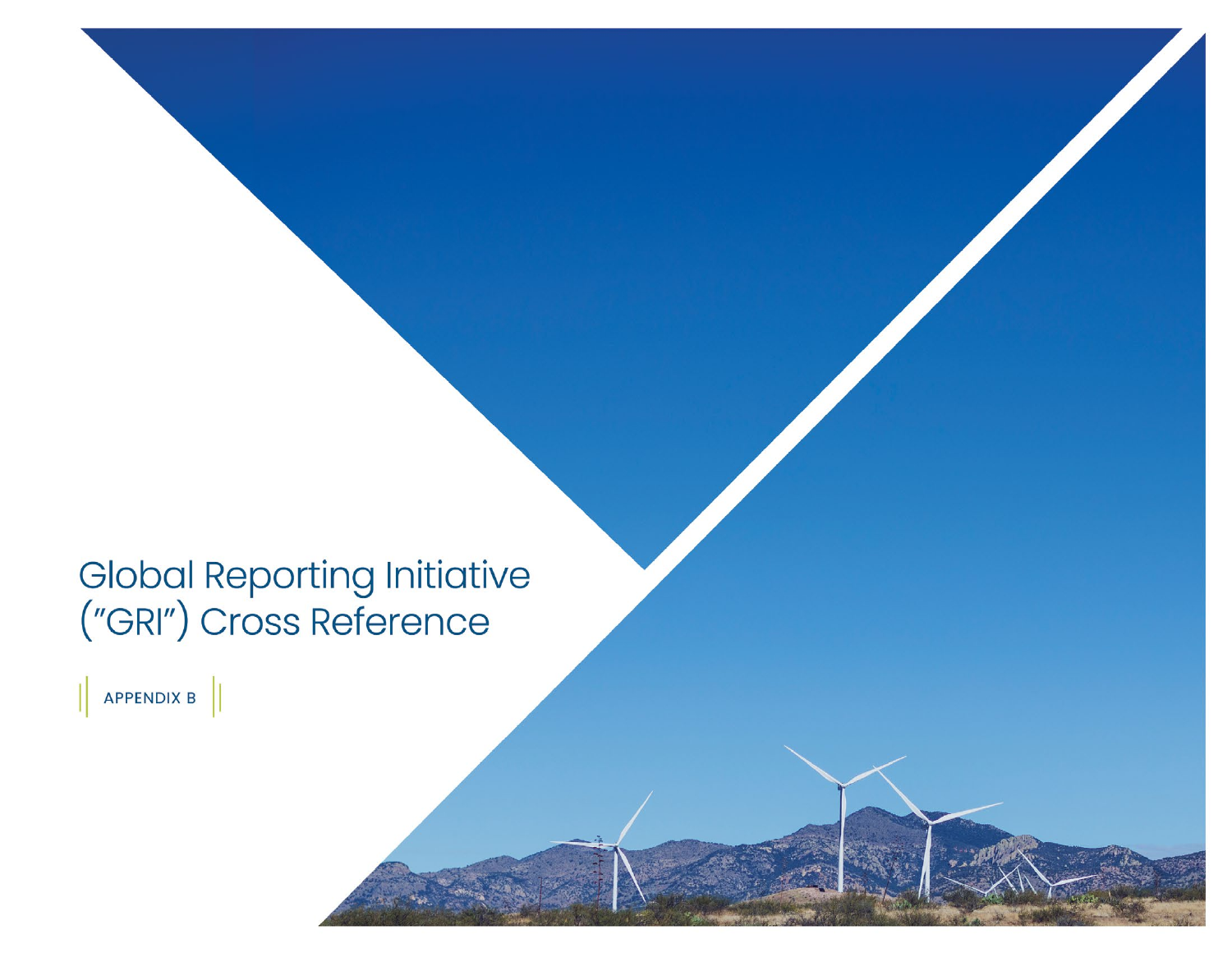Information contained in this report and other Fortis disclosures have been cross referenced with the GRI reporting initiative content index below.

| <b>Disclosure</b>                                                                     | Page number(s) and/or URL(s)                                                                                                                                            |
|---------------------------------------------------------------------------------------|-------------------------------------------------------------------------------------------------------------------------------------------------------------------------|
| GRI 100 - Universal Standards                                                         |                                                                                                                                                                         |
| GRI 102 - General Disclosures                                                         |                                                                                                                                                                         |
| Organizational profile                                                                |                                                                                                                                                                         |
| 102-1: Name of the organization                                                       | 2019 Annual Information Form, Name and Incorporation (page 6)                                                                                                           |
| 102-2: Activities, brands, products, and services                                     | 2019 Annual Information Form, Description of the Business (page 8)                                                                                                      |
| 102-3: Location of headquarters                                                       | 2019 Annual Information Form, Description of the Business (page 8)                                                                                                      |
| 102-4: Location of operations                                                         | 2019 Annual Information Form, Description of the Business (page 8)                                                                                                      |
| 102-5: Ownership and legal form                                                       | 2019 Annual Information Form, Name and Incorporation (page 6)                                                                                                           |
| 102-6: Markets served                                                                 | 2019 Annual Information Form, Description of the Business (page 8)                                                                                                      |
| 102-7: Scale of the organization                                                      | 2019 Annual Information Form, Description of the Business (pages 8-9)                                                                                                   |
| 102-8: Information on employees and other workers                                     | Appendix A – Key Performance Indicators Summary (page 58); 2019 Annual Information Form, Human Resources (page 25)                                                      |
| 102-9: Supply chain                                                                   | Appendix A – Key Performance Indicators Summary (page 58)                                                                                                               |
| 102-12: External initiatives                                                          | Advancing the United Nations Sustainable Development Goals (page 8)                                                                                                     |
| Strategy                                                                              |                                                                                                                                                                         |
| 102-14: Statement from senior decision-maker                                          | A Message from Barry Perry, President and CEO (page 2)                                                                                                                  |
| 102-15: Key impacts, risks, and opportunities                                         | Appendix C – Disclosure Alignment with Recommendations of TCFD (page 73); Appendix D – Significant Sustainability Issues (page 78)                                      |
| Ethics and integrity                                                                  |                                                                                                                                                                         |
| 102-16: Values, principles, standards, and norms of behavior                          | Common Approach to Compliance (page 24); Core Policies Throughout the Fortis Group of Companies (page 24); A Fortis for Everyone -<br>Inclusion and Diversity (page 50) |
| 102-17: Mechanisms for advice and concerns about ethics                               | Code of Conduct                                                                                                                                                         |
| Governance                                                                            |                                                                                                                                                                         |
| 102-18: Governance structure                                                          | A Governance Structure Grounded in Independence (page 23); 2020 Management Information Circular, Board Committees (pages 28-30)                                         |
| 102-19: Delegating authority                                                          | A Governance Structure Grounded in Independence (page 23); 2020 Management Information Circular, Board Committees (pages 28-30)                                         |
| 102-20: Executive-level responsibility for economic, environmental, and social topics | 2020 Management Information Circular, Sustainability (pages 36-37)                                                                                                      |
| 102-21: Consulting stakeholders on economic, environmental, and social topics         | The Fortis Sustainability Commitment (pages 26-27) and Community Partnerships (page 55)                                                                                 |
| 102-22: Composition of the highest governance body and its committees                 | 2020 Management Information Circular, About the nominated directors (pages 15-30)                                                                                       |
| 102-23: Chair of the highest governance body                                          | 2020 Management Information Circular, Director Profiles (pages 16-25)                                                                                                   |
| 102-24: Nominating and selecting the highest governance body                          | 2020 Management Information Circular, Governance and nominating committee (page 30)                                                                                     |
| 102-25: Conflicts of interest                                                         | <b>Code of Conduct</b>                                                                                                                                                  |
| 102-26: Role of highest governance body in setting purpose, values, and strategy      | Board of Directors Mandate; 2020 Management Information Circular, Roles and Responsibilities (pages 34-37)                                                              |
| 102-27: Collective knowledge of highest governance body                               | 2020 Management Information Circular, Skills and experience (page 41)                                                                                                   |
| 102-28: Evaluating the highest governance body's performance                          | 2020 Management Information Circular, Our expectations of directors (page 38) and Assessment (page 43)                                                                  |
| 102-29: Identifying and managing economic, environmental, and social impacts          | Appendix C – Disclosure Alignment with Recommendations of TCFD (page 73); 2020 Management Information Circular, Roles and<br>Responsibilities (pages 34-37)             |
| 102-30: Effectiveness of risk management processes                                    | 2019 Annual Report, Business Risks (pages 40-47); 2020 Management Information Circular, Roles and Responsibilities (pages 34-37)                                        |
| 102-31: Review of economic, environmental, and social impacts                         | 2019 Annual Report, Business Risks (pages 40-47); 2020 Management Information Circular, Roles and Responsibilities (pages 34-37)                                        |
| 102-32: Highest governance body's role in sustainability reporting                    | 2020 Management Information Circular, Sustainability (pages 36-37)                                                                                                      |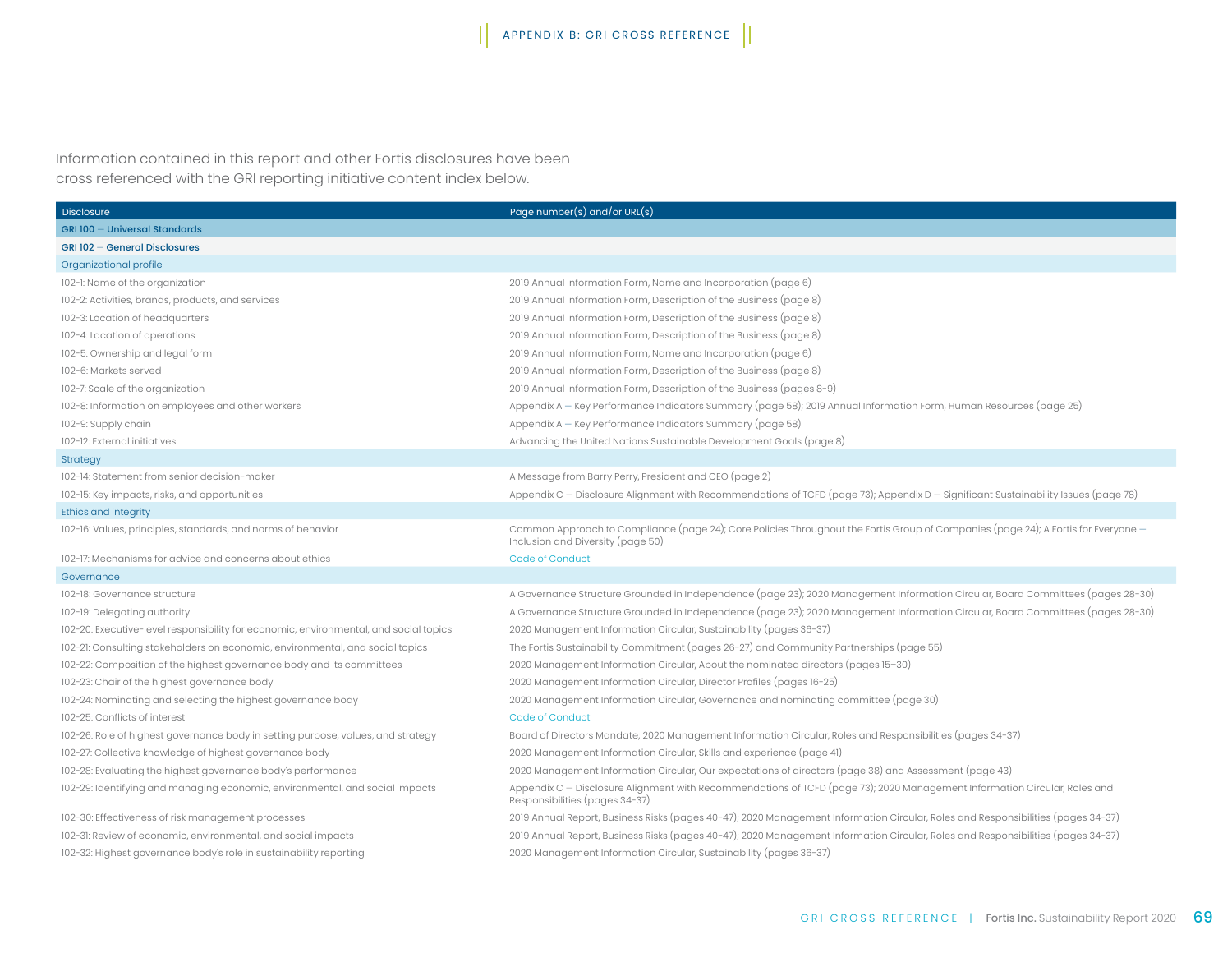## APPENDIX B: GRI CROSS REFERENCE

| <b>Disclosure</b>                                                                     | $\overline{\mathsf{Page}\ \mathsf{number}(\mathsf{s})\ \mathsf{and}/\mathsf{or}\ \mathsf{URL}(\mathsf{s})}$                                                                                 |
|---------------------------------------------------------------------------------------|---------------------------------------------------------------------------------------------------------------------------------------------------------------------------------------------|
| 102-33: Communicating critical concerns                                               | <b>Whistleblower Policy</b>                                                                                                                                                                 |
| 102-34: Nature and total number of critical concerns                                  | <b>Whistleblower Policy</b>                                                                                                                                                                 |
| 102-35: Remuneration policies                                                         | 2020 Management Information Circular, Compensation Discussion and Analysis (pages 52-57)                                                                                                    |
| 102-36: Process for determining remuneration                                          | 2020 Management Information Circular, Compensation design and decision-making (pages 58-61)                                                                                                 |
| 102-37: Stakeholders' involvement in remuneration                                     | 2020 Management Information Circular, Have a say on executive pay (page 13)                                                                                                                 |
| Stakeholder engagement                                                                |                                                                                                                                                                                             |
| 102-40: List of stakeholder groups                                                    | Community Partnerships (page 55)                                                                                                                                                            |
| 102-41: Collective bargaining agreements                                              | Appendix A - Key Performance Indicators Summary (page 58)                                                                                                                                   |
| 102-42: Identifying and selecting stakeholders                                        | Community Partnerships (pages 55)                                                                                                                                                           |
| 102-43: Approach to stakeholder engagement                                            | Community Partnerships (pages 55); Shareholder Engagement Policy                                                                                                                            |
| 102-44: Key topics and concerns raised                                                | Appendix $D -$ Significant Sustainability Issues (page 78)                                                                                                                                  |
| Reporting practice                                                                    |                                                                                                                                                                                             |
| 102-45: Entities included in the consolidated financial statements                    | 2019 Annual Report, Business Unit Performance (page 25)                                                                                                                                     |
| 102-46: Defining report content and topic boundaries                                  | Our Approach to Sustainability Reporting (page 7)                                                                                                                                           |
| 102-47: List of material topics                                                       | Appendix D - Significant Sustainability Issues (page 78)                                                                                                                                    |
| 102-48: Restatements of information                                                   | Appendix A - Key Performance Indicators Summary (page 58)                                                                                                                                   |
| 102-49: Changes in reporting                                                          | New Additions to Our Reporting (page 9)                                                                                                                                                     |
| 102-50: Reporting period                                                              | This report provides information up to and including the 2019 calendar year                                                                                                                 |
| 102-51: Date of most recent report                                                    | Cover page                                                                                                                                                                                  |
| 102-52: Reporting cycle                                                               | Fortis plans to report its sustainability key performance indicators annually and produce a sustainability report every two years.                                                          |
| 102-53: Contact point for questions regarding the report                              | Contact Us (page 81)                                                                                                                                                                        |
| 102-55: GRI content index                                                             | Appendix $B - GRI$ Cross Reference (page 68)                                                                                                                                                |
| GRI 103 - Management Approach                                                         |                                                                                                                                                                                             |
| 103-1: Explanation of the material topic and its boundary                             | Appendix C – Disclosure Alignment with Recommendations of TCFD (page 73); Appendix D – Significant Sustainability Issues (page 78); and<br>2019 Annual Report, Business Risks (pages 40-47) |
| 103-2: Management approach and its components                                         | Appendix C – Disclosure Alignment with Recommendations of TCFD (page 73); Appendix D – Significant Sustainability Issues (page 78) and<br>2019 Annual Report, Business Risks (pages 40-47)  |
| 103-3: Evaluation of the management approach                                          | Appendix C – Disclosure Alignment with Recommendations of TCFD (page 73); Appendix D – Significant Sustainability Issues (page 78) and<br>2019 Annual Report, Business Risks (pages 40-47)  |
| <b>GRI 200 - Economic Standard Series</b>                                             |                                                                                                                                                                                             |
| <b>GRI 201 - Economic Performance</b>                                                 |                                                                                                                                                                                             |
| 201-1: Direct economic value generated and distributed                                | Appendix A - Key Performance Indicators Summary (page 58)                                                                                                                                   |
| 201-2: Financial implications and other risks and opportunities due to climate change | Appendix $C -$ Disclosure Alignment with Recommendations of TCFD (page 73)                                                                                                                  |
| 201-3: Defined benefit plan obligations and other retirement plans                    | 2019 Annual Report, Employee Future Benefits (pages 49-50)                                                                                                                                  |
| <b>GRI 202 - Market Presence</b>                                                      |                                                                                                                                                                                             |
| 202-1: Ratios of standard entry level wage by gender compared to local minimum wage   | Appendix A - Key Performance Indicators Summary (page 58)                                                                                                                                   |
| <b>GRI 203 - Indirect Economic Impacts</b>                                            |                                                                                                                                                                                             |
| 203-1: Infrastructure investments and services supported                              | Capital Plan Mainly Focused on Resiliency and Delivery of Cleaner Energy (pages 12-14) and Appendix A – Key Performance Indicators<br>Summary (page 58)                                     |
| 203-2: Significant indirect economic impacts                                          | Appendix A - Key Performance Indicators Summary (page 58)                                                                                                                                   |
| GRI 205 - Anti-Corruption                                                             |                                                                                                                                                                                             |
| 205-1: Operations assessed for risks related to corruption                            | Anti-Corruption Policy and Code of Conduct                                                                                                                                                  |
| 205-2: Communication and training about anti-corruption policies and procedures       | A Governance Structure Grounded in Independence (page 23); 2019 Annual Information Form, Social and Environmental Policies (pages 27-28)                                                    |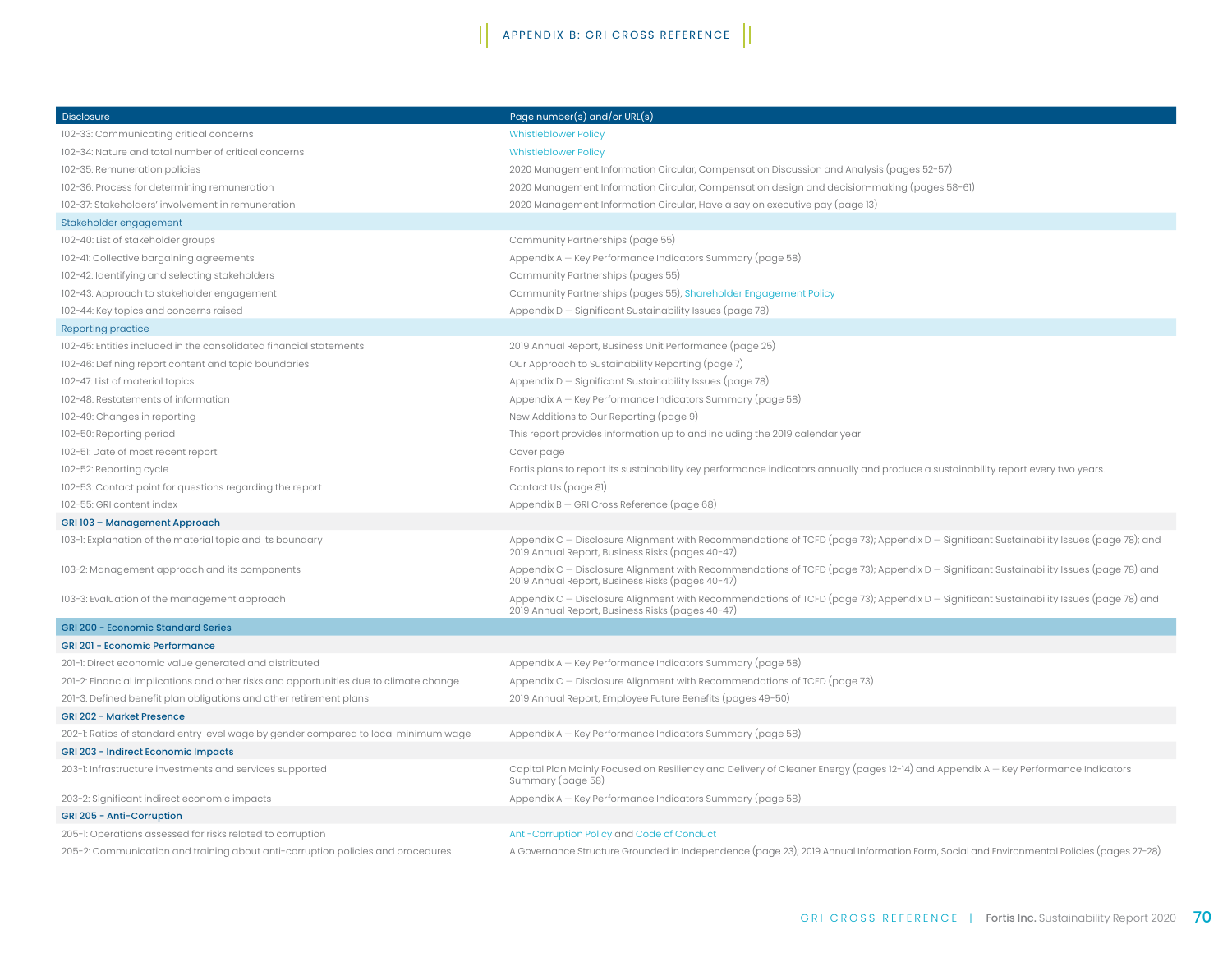| <b>Disclosure</b>                                                                                                                       | Page number(s) and/or URL(s)                                                                                                                                                                                           |
|-----------------------------------------------------------------------------------------------------------------------------------------|------------------------------------------------------------------------------------------------------------------------------------------------------------------------------------------------------------------------|
| GRI 206 - Anti-Competitive Behavior                                                                                                     |                                                                                                                                                                                                                        |
| 206-1: Legal actions for anti-competitive behavior, anti-trust, and monopoly practices                                                  | 2019 Annual Information Form, Legal Proceedings and Regulatory Actions (page 26)                                                                                                                                       |
| <b>GRI 207 - Tax</b>                                                                                                                    |                                                                                                                                                                                                                        |
| 207-4: Country-by-country reporting                                                                                                     | 2019 Annual Report; Appendix A – Key Performance Indicators Summary (page 58)                                                                                                                                          |
| <b>GRI 300 - Environmental Standards Series</b>                                                                                         |                                                                                                                                                                                                                        |
| <b>GRI 301 - Materials</b>                                                                                                              |                                                                                                                                                                                                                        |
| 301-1: Materials used by weight or volume                                                                                               | Appendix A - Key Performance Indicators Summary (page 58)                                                                                                                                                              |
| 301-2: Recycled input materials used                                                                                                    | Appendix A - Key Performance Indicators Summary (page 58)                                                                                                                                                              |
| GRI 302 - Energy                                                                                                                        |                                                                                                                                                                                                                        |
| 302-2: Energy consumption outside of the organization                                                                                   | Appendix A - Key Performance Indicators Summary (page 58)                                                                                                                                                              |
| 302-3: Energy intensity                                                                                                                 | Appendix A - Key Performance Indicators Summary (page 58)                                                                                                                                                              |
| 302-4: Reduction of energy consumption                                                                                                  | Appendix A - Key Performance Indicators Summary (page 58)                                                                                                                                                              |
| 302-5: Reductions in energy requirements of products and services                                                                       | Appendix A - Key Performance Indicators Summary (page 58)                                                                                                                                                              |
| <b>GRI 303 - Water</b>                                                                                                                  |                                                                                                                                                                                                                        |
| 303-1: Water withdrawal by source                                                                                                       | Water Management (page 43) and Appendix $A - Key$ Performance Indicators Summary (page 58)                                                                                                                             |
| 303-3: Water recycled and reused                                                                                                        | Water Management (page 43) and Appendix $A - Key$ Performance Indicators Summary (page 58)                                                                                                                             |
| GRI 304 - Biodiversity                                                                                                                  |                                                                                                                                                                                                                        |
| 304-2: Significant impacts of activities, products, and services on biodiversity                                                        | Promoting Biodiversity at Fortis Utilities (pages 40-42)                                                                                                                                                               |
| 304-3: Habitats protected or restored                                                                                                   | Promoting Biodiversity at Fortis Utilities (pages 40-42)                                                                                                                                                               |
| GRI 305 - Emissions                                                                                                                     |                                                                                                                                                                                                                        |
| 305-1: Direct (Scope 1) GHG emissions                                                                                                   | Decreasing Scope 1 GHG Emissions Related to Coal-Fired Electricity Generation (page 29) and Appendix A – Key Performance Indicators<br>Summary (page 58)                                                               |
| 305-2: Energy indirect (Scope 2) GHG emissions                                                                                          | Supporting Carbon Reduction Across Fortis Utilities (pages 36) and Appendix A – Key Performance Indicators Summary (page 58)                                                                                           |
| 305-3: Other indirect (Scope 3) GHG emissions                                                                                           | Supporting Carbon Reduction Across Fortis Utilities (pages 36), Taking Action to Decrease Carbon Emissions in the Transportation Sector<br>(pages 37-39) and Appendix A – Key Performance Indicators Summary (page 58) |
| 305-4: GHG emissions intensity                                                                                                          | Appendix A - Key Performance Indicators Summary (page 58)                                                                                                                                                              |
| 305-5: Reduction of GHG emissions                                                                                                       | TEP and FortisBC's Carbon Reduction Targets (pages 30-35) and Appendix A – Key Performance Indicators Summary (page 58)                                                                                                |
| 305-7: Nitrogen oxides (NOX), sulfur oxides (SOX), and other significant air emissions                                                  | Appendix A - Key Performance Indicators Summary (page 58)                                                                                                                                                              |
| <b>GRI 306 - Effluents and Waste</b>                                                                                                    |                                                                                                                                                                                                                        |
| 306-2: Waste by type and disposal method                                                                                                | Waste Management (page 44) and Appendix $A - Key$ Performance Indicators Summary (page 58)                                                                                                                             |
| 306-3: Significant spills                                                                                                               | Appendix A - Key Performance Indicators Summary (page 58)                                                                                                                                                              |
| 306-4: Transport of hazardous waste                                                                                                     | Waste Management (page 44) and Appendix $A - Key$ Performance Indicators Summary (page 58)                                                                                                                             |
| <b>GRI 307 - Environmental Compliance</b>                                                                                               |                                                                                                                                                                                                                        |
| 307-1: Non-compliance with environmental laws and regulations                                                                           | Appendix A – Key Performance Indicators Summary (page 58)                                                                                                                                                              |
| <b>GRI 400 - Social Standards Series</b>                                                                                                |                                                                                                                                                                                                                        |
| GRI 401 - Employment                                                                                                                    |                                                                                                                                                                                                                        |
| 401-1: New employee hires and employee turnover                                                                                         | Appendix A - Key Performance Indicators Summary (page 58)                                                                                                                                                              |
| 401-2: Benefits provided to full-time employees that are not provided to temporary or<br>part-time employees                            | Appendix A - Key Performance Indicators Summary (page 58)                                                                                                                                                              |
| GRI 403 - Occupational Health and Safety                                                                                                |                                                                                                                                                                                                                        |
| 403-2: Types of injury and rates of injury, occupational diseases, lost days, and absenteeism,<br>and number of work-related fatalities | An Industry Leader in Safety and Reliability (pages 16-19) and Appendix A – Key Performance Indicators Summary (page 58)                                                                                               |